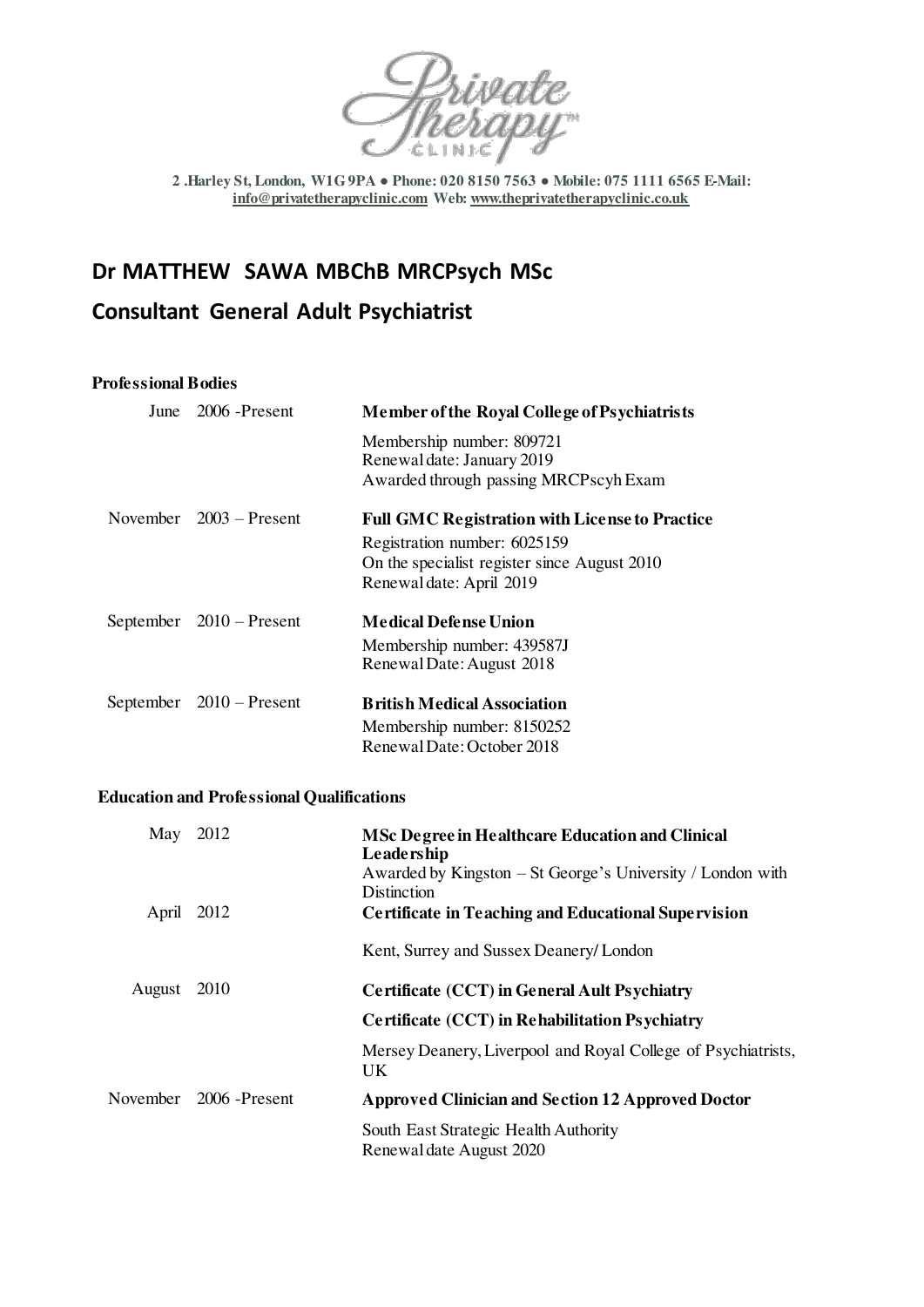July 1997 **MB ChB** 

Mosul Medical College, Iraq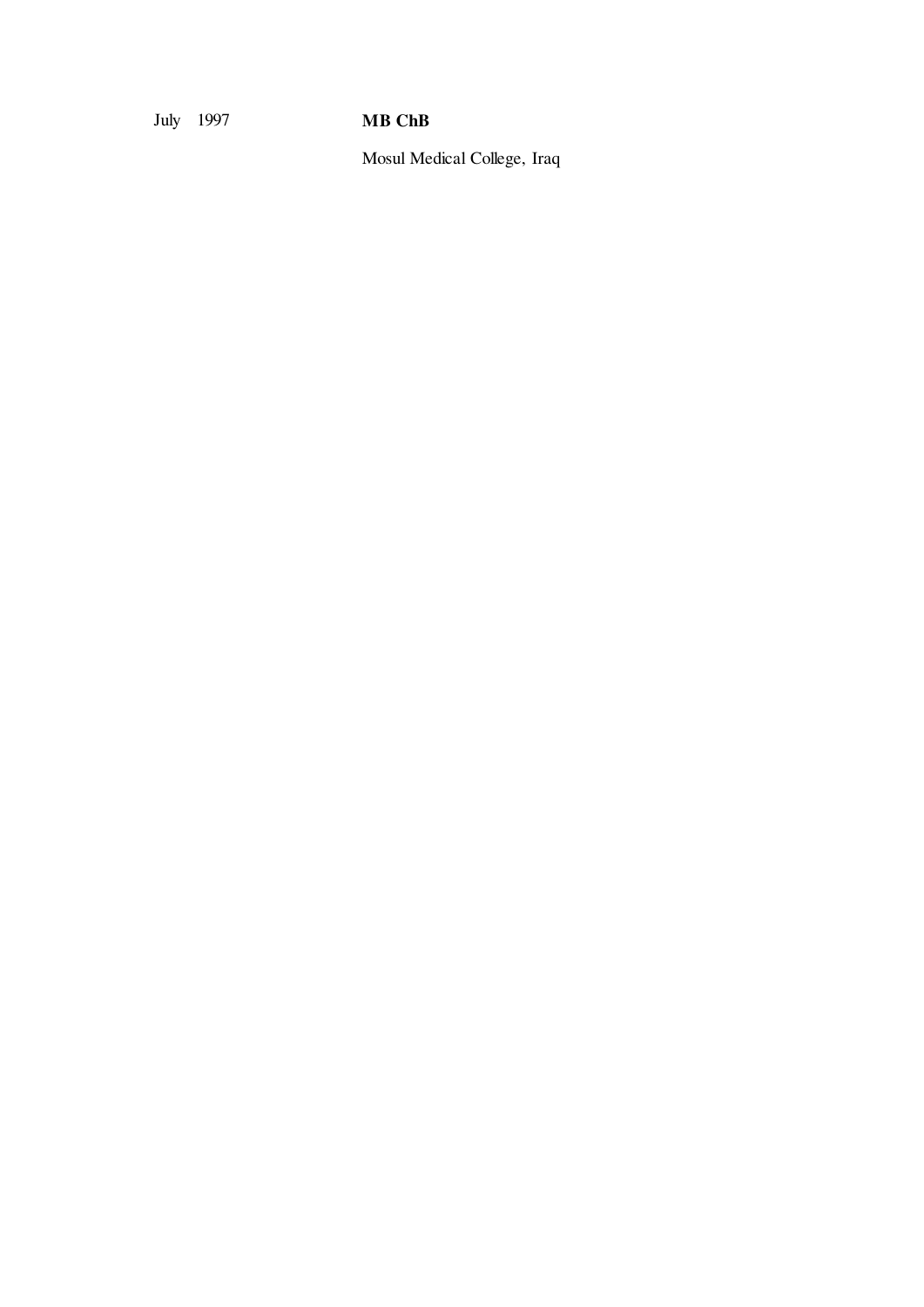#### **Current and recent Appointments**

| November 2017 - Present | <b>Consultant Psychiatrist for Rapid Response and Home</b><br><b>Treatment Team.</b>                                                                   |
|-------------------------|--------------------------------------------------------------------------------------------------------------------------------------------------------|
|                         | Central and North West London NHS Foundation Trust<br>Pinn Suite, Riverside Centre<br>Hillingdon Hospital Site<br>Pield Heath Road<br>Uxbridge UB8 3NN |

#### **Roles and Responsibilities**

I provide Medical Leadership and Consultant input to a busy outer London Home Treatment Team. The turnover rate is around 5-10 admissions, transfers and discharges per week, including those from the Rapid Response arm of the Team.

I have vast experience in managing patients with complex mental health needs, with multiple comorbidities, including illicit substance misuse, personality disorder, autistic spectrum disorder and complex social situation. I enjoy working with various agencies, including social services, drug and alcohol Services, forensic services, personality disorder units and specialist tertiary referral units.

# October 2010 – Present **Independent practice**

**Associate Psychiatrist at the following clinics: Private Therapy Clinic, 2 Harley Street, London Cognacity 54 Harley Street, London Practicing privileges at the Priory, Canterbury, Kent** 

I see regularly patients privately for consultations or as part of medico-legal purposes. I am recognised by BUPA and most other major health insurance providers. I provide psychiatric expert opinion regarding wide range of situations, such as Fitness to Plea, Fitness for Police Interview, Fitness to Drive, Family Court and Inquests.

|             | June $2012$ | <b>Clinical Advisor for the General Pharmaceutical Council</b> |
|-------------|-------------|----------------------------------------------------------------|
| August 2015 |             | (GPhC), London                                                 |

#### **Roles and Responsibilities**

My main role was to advise the GPhC statutory committees when they consider cases relating to a Registrant's mental health. As part of this role, I red and assimilated papers before hearings. In addition, I considered reports submitted by the GPhC's Medical Assessors after medical examination of Registrants. Furthermore, I attended statutory committee hearings and meetings to advise the panel as they consider allegations against pharmacists or pharmacy technicians where physical or mental health is under consideration.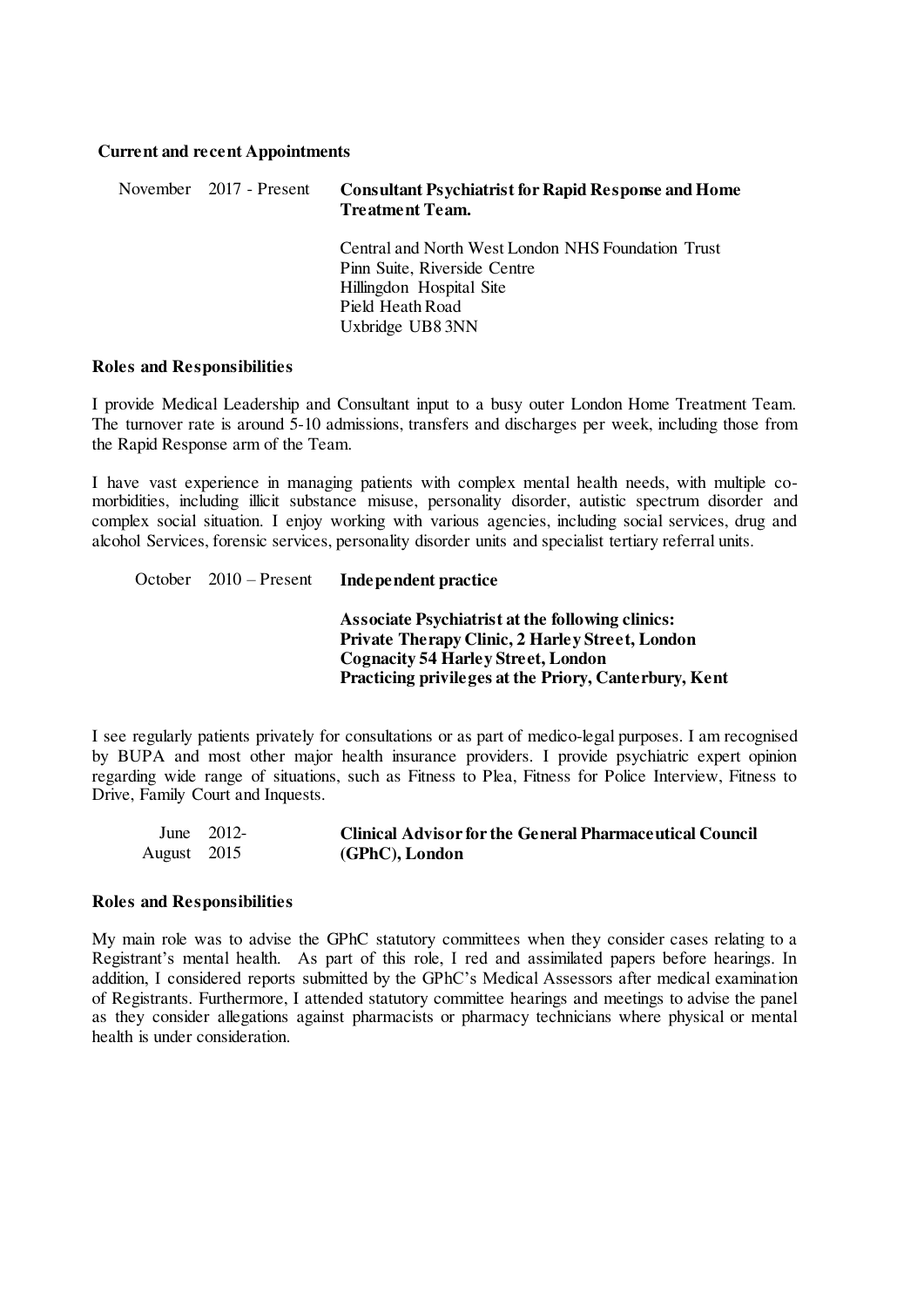## **Employment History**

| 1. | September $2010 -$<br>November | 2017                              | <b>Consultant Psychiatrist for Younger Adults</b><br><b>Acute Service Line Lead for NICE Implementation Group</b><br>Awarded level II (employer bases) Consultant Clinical<br><b>Excellence Award in 2013</b> |
|----|--------------------------------|-----------------------------------|---------------------------------------------------------------------------------------------------------------------------------------------------------------------------------------------------------------|
|    |                                | <b>Roles and Responsibilities</b> | Kent and Medway NHS and Social Care Partnership Trust<br>Bluebell Ward, St Martin's Hospital<br>Canterbury, Kent CT1 1AZ                                                                                      |

I provided Medical Leadership and Consultant input to an 18-bedded mixed gender psychiatric inpatient unit. The turnover rate is around 5-10 admissions, transfers and discharges per week.

| 2. | August    | $2007 -$    | <b>Specialty Registrar in General Adult Psychiatry</b>     |
|----|-----------|-------------|------------------------------------------------------------|
|    | September | 2010        | Mersey Deanery / Mersey Care NHS Trust                     |
| 3. | February  | $2007 -$    | <b>Staff Grade Psychiatrist in Assertive Outreach Team</b> |
|    | August    | 2007        | East London and the City Mental Health Trust               |
| 4. | August    | $2003 -$    | <b>Senior House Officer in Psychiatry</b>                  |
|    | February  | 2007        | <b>London Deanery</b>                                      |
|    |           |             | St. Mary's Training Scheme in Psychiatry                   |
| 5. | May       | $2002 -$    | <b>Senior House Officer in General Adult Psychiatry</b>    |
|    | August    | 2003        | West Norfolk Primary Care NHS Trust and                    |
|    |           |             | West Kent NHS and Social Care Trust                        |
| 6. | August    | $2001 -$    | <b>Clinical Attachments at various London Hospitals</b>    |
|    | May       | 2002        |                                                            |
| 7. | November  | $1999-$     | <b>Senior House Officer in Histopathology</b>              |
|    | June      | <b>2000</b> | Alzahrawi Teaching Hospital, Nineveh                       |
| 8. | September | $1997 -$    | <b>Junior House Officer Rotation</b>                       |
|    | November  | 1999        | Three full time, substantive monthly placements            |
|    |           |             | Teaching Hospitals attached to Mosul Medical College       |

## **Psychiatric and Mental Health Legislation Experience and Training**

I have extensive experience and knowledge in psychopharmacology. This experience is complemented with active participation in various national and international conferences and courses.

I have also extensive training and experience in various psychotherapeutic approaches. I have trained formally in cognitive behavioural therapy, psychodynamic psychotherapy and family therapy. I have also skills in motivational interviewing and coaching.

I have deep understanding of the relevant legislation in mental health. I have attended various courses with this regards and have been involved in managing very complex cases. I have also broad training in risk assessment to self and to others.